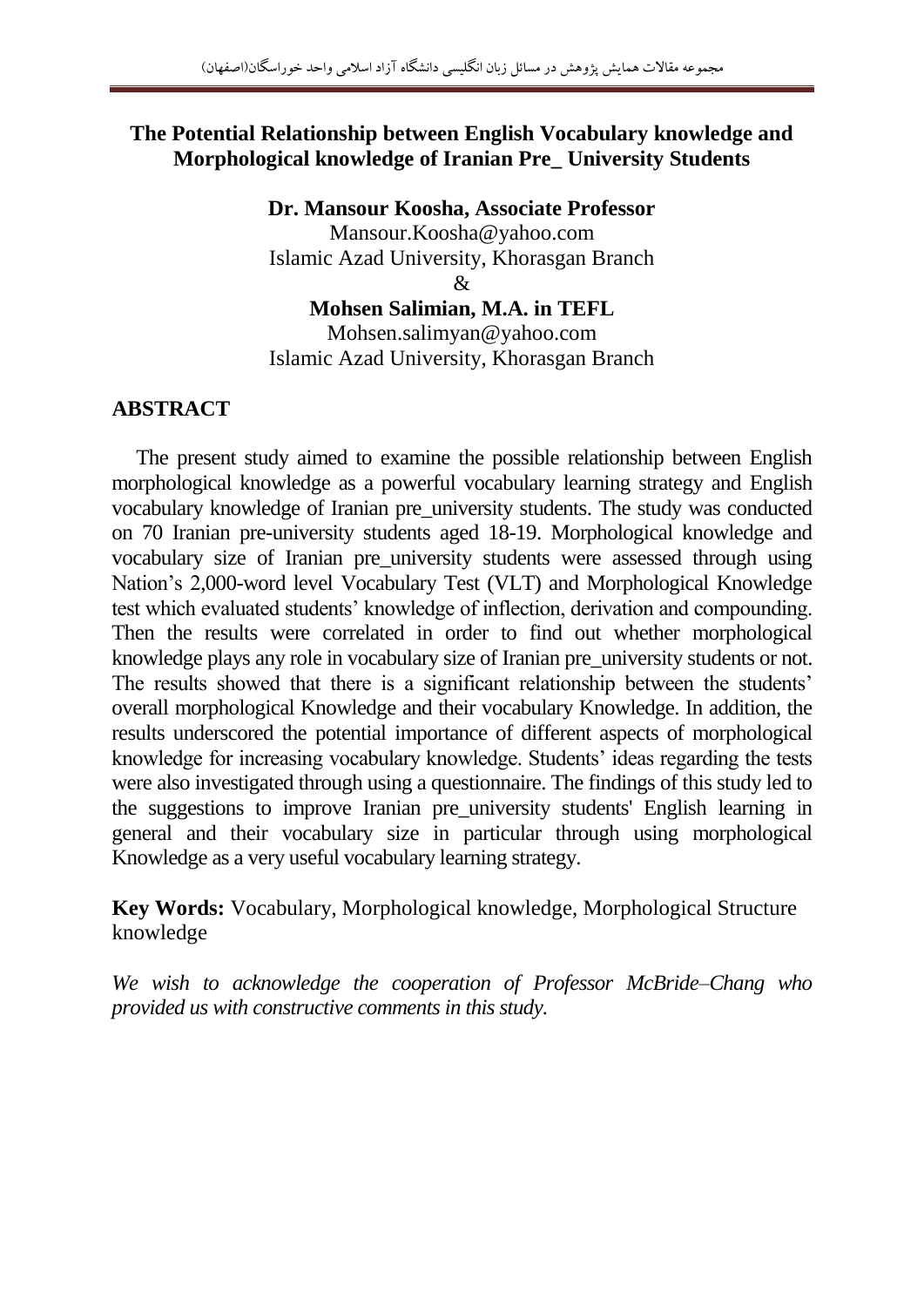## **1. Introduction**

All languages have words. Language became known first as words. The way each of us learned our first and any subsequent languages shows this fact. Words are so pervasive in our life that we do not often stop to think about their importance and power. The words that we use both express and shape who we are and our vocabulary shows our social and educational background. In fact, words open or close access to sources of information that will influence our future. So, it is absolutely impossible to underestimate the power of words.

 Consequently, vocabulary learning plays a vital role in language acquisition, whether the language is first, second or foreign. There is now a general agreement among vocabulary experts that lexical competence is at the center of communicative competence (Coady & Huckin 1997). This can be realized by the very fact that it is closely related to all language skills. For instance, it is not only related to proficiency in L2 listening (Chang, 2007; Nation, 2006; Smidt & Hegelheimer, 2004), but also to L2 writing (Astika, 1993; Coxhead & Byrd, 2007; Santos, 1988). Moreover, the results of several other attempts demonstrate that vocabulary knowledge most assuredly correlates highly with proficiency in L2 reading (Nation, 2006; Nation & Wang, 1999).In fact, vocabulary knowledge correlate so significantly with reading comprehension (in the 0.85 to 0.95 range) that some authors have argued that they are psychometrically the same (Carver, 2003).

 Nation gives surety to us that "if more than five percent of the running words are unknown, then it is likely that there is no longer meaning-focused learning because so much attention has to be given to language features" (2001, pp. 388–389). Since learners" skill in using the language is deeply dependent on the number of vocabularies they know Nation (1993 and 2001) underscores the importance of developing an adequate high-frequency vocabulary. According to him, this is particularly true in the early stages of learning a foreign language, in which about 3,000 word families is considered to be a crucial threshold. A person who knows more words can speak, and even think more precisely about the world because words divide the world meaning that the more words we know, the more complex ways we can think about the world.

 In addition to learners, vocabulary is also important for teachers. When the text has many new vocabularies, students quickly despair and are disheartened. Meanwhile, when the vocabulary of the text is more familiar, students are more likely to continue with the reading task. Laufer and Sim (1985) show that FL learners seem to rely more on vocabulary meaning than on knowledge of the subject or syntax. This means that a certain size of vocabulary has to be known to the learners before they approach a text comfortably.

 Despite the huge learning load, L2 learners also face a real time limitation. Cobb aptly sums up this dilemma: "Students typically need to know vocabularies measured in thousands, not hundreds, but receive language instruction measured in months, not years" (1999,p. 345).In fact, what ELLs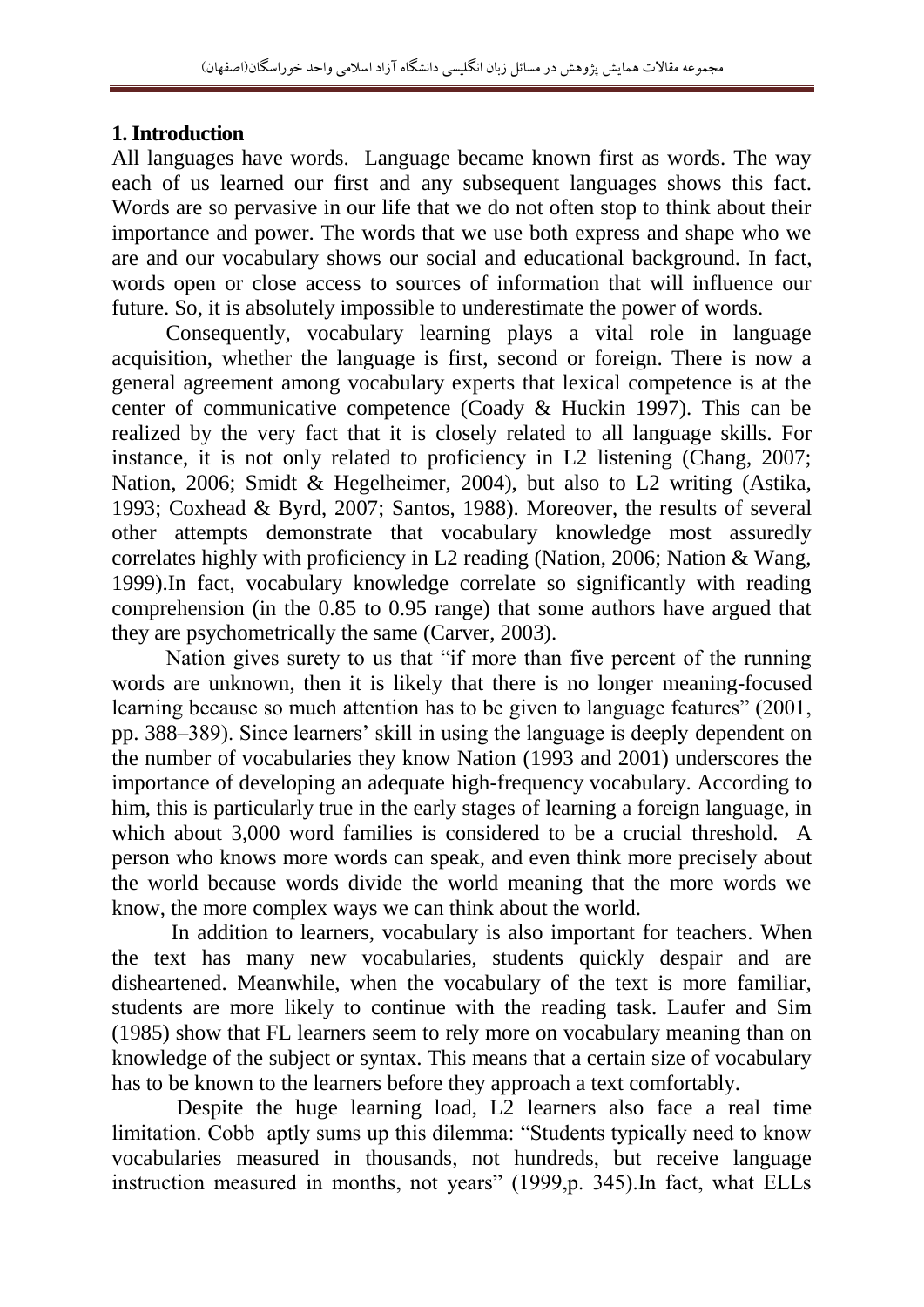have been saying all the time is that they need more vocabulary. This is quite clear from the lexical gap shown by current data. This is because ELLs have inadequate vocabulary knowledge, especially when compared with their native speaker counterparts and they consider their lexical deficiencies as a big source of frustration (Green & Meara, 1995; James, 1996; Leki & Carson, 1994).

 As such, vocabulary learning and teaching must be an important activity in the L2 classroom and researchers have examined the use of direct teaching including teaching vocabulary learning strategies as one of the means of promoting the development of L2 vocabulary knowledge. As a matter of fact, it has been suggested that one way to increase the speed of learning vocabulary of a second or a foreign language is to teach learners how to learn vocabulary more efficiently and effectively.

 Despite the fact that vocabulary has not always been recognized as priority in language teaching, interest in its role in second language (l2) learning has grown rapidly in recent years and specialists now emphasize the need for a systematic and principled approach to vocabulary by both the teacher and the learner. This increased interest in this topic is evident by a rapidly expanding body of experimental studies and pedagogical material. To this end, teachers are advised to teach their students different vocabulary learning strategies (Hulstjin, 1993, cited in Morin & Goebel, 2001). Studies show that the intentional, explicit teaching of specific vocabularies and vocabulary -learning strategies can not only add to students" vocabularies (Tomeson & Aarnoutse, 1998; White et al., 1990) but also improve reading comprehension of texts containing those vocabularies (McKeown, Beck, Omanson, & Pople, 1985).

 According to Graves (2000) if students want to be successful in understanding unfamiliar vocabulary in their reading, they need to learn *about*  words not simply acquire new words. Instruction that supports independent vocabulary learning strategies guides students in how to get on with determining the meanings of unknown vocabularies. On the whole, independent vocabulary -learning strategies are procedures that teachers can model and teach explicitly to students to show them how to determine the meanings of unknown vocabularies Additionally, directly teaching vocabulary learning strategies can help students become better independent vocabulary learners (Baumann, Edwards & Kame"enui, 2003; Blachowicz & Fisher, 2000; National Reading Panel, 2000).

 Therefore, in order to help learners to gain control over processes for managing their own lexis a number of different vocabulary learning strategies have been proposed by researchers and teachers as well. Strategies that have been proposed to help develop vocabulary learning include: Memory Strategies, Social Strategies, Cognitive Strategies, Metacognitive Strategies and Determination Strategies (Schmitt, 1997). Other researchers have also suggested that use of morphological cues for inferring meaning can help L2 learning (Morin, 2003; Schiff & Calif, 2007). Although only a limited numbers of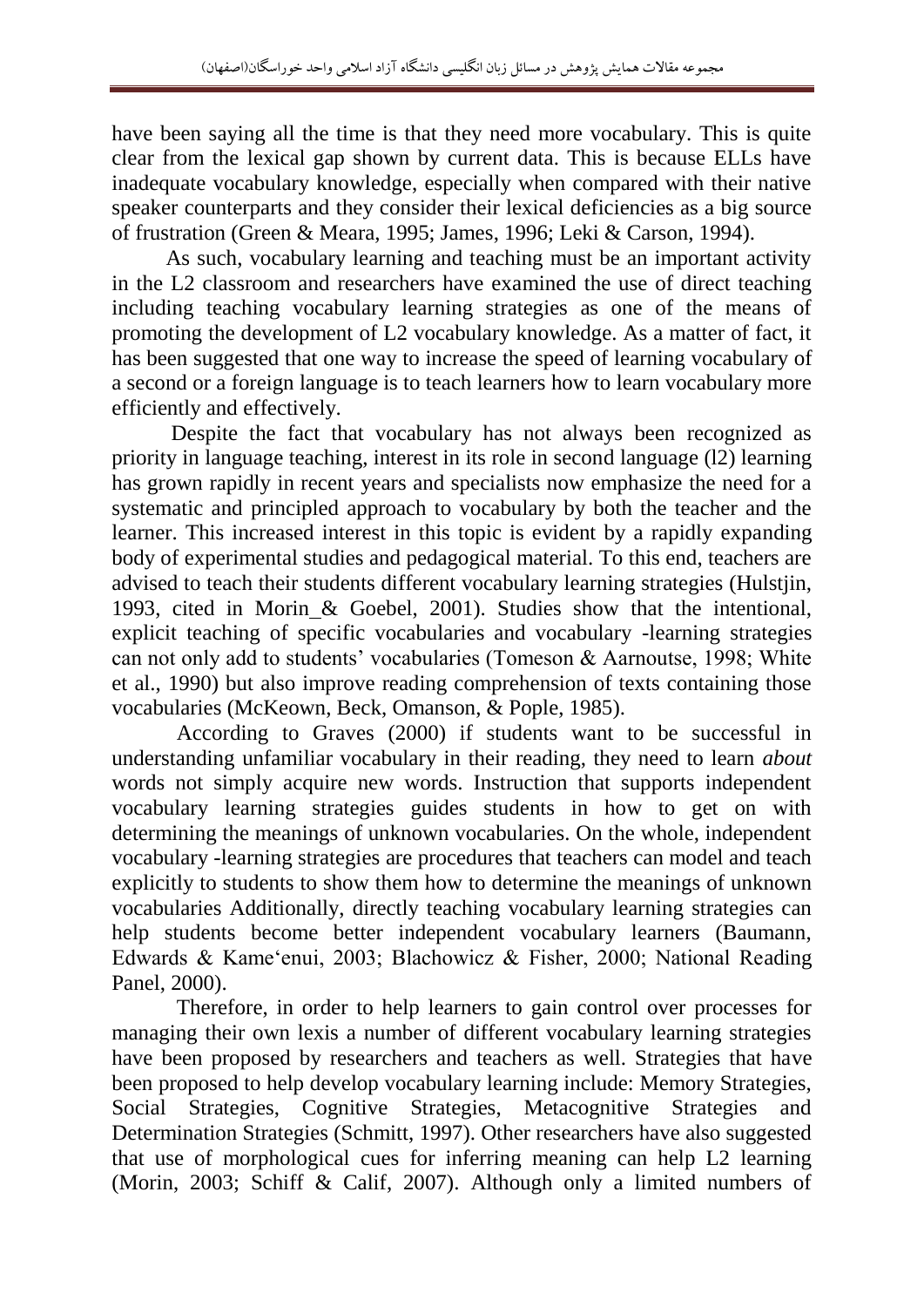studies have examined the role of morphological awareness in L2 vocabulary development, the findings suggest that various aspects of morphological awareness may be particularly useful for vocabulary building.

 Despite the fact that, teaching morphological knowledge is not the only strategy teachable to increase learners' vocabulary size, it is a potential learning strategy that seems particularly helpful for the learners when attempting to deal with the meanings of new words. There is now an increasing interest in morphological knowledge as a crucial aspect of vocabulary knowledge, particularly in reading. In the first place, morphemes have semantic, phonological and syntactic properties .For example, –*s* in the verb *rides*  indicates that the action doer is only one person who does the action in the present time (Singson, Mahony & Mann, 2000)**.**This in turn, express the role of a given word in the reading context. Secondly, vocabularies are organized in the mental lexicon according to their phonological properties and morphological knowledge acts as a framework for storing vocabularies (Sandra, 1994). Moreover, it is also argued that morphological knowledge makes the learner more conscious of the writing system (Sandra, 1994).

 Carlisle and Stone (2003) found that morphological analysis is a widely used vocabulary learning strategy by students to understand the meaning from words. They further mentioned that morphological structure which uses bases, prefixes and suffixes to connect large families of related words is a candidate for generative vocabulary instruction. In another study Carlisle and stone (2003) found that leaving morphological analysis to be discovered by students on their own means that those who are not knowledgeable in linguistics are likely to be left behind their peers in the development of vocabulary, word reading and comprehension, and spelling.

 Later, it was also found that if learners want to know what new words mean and if they want to know how to write them, they have to be able to make use of their morphemic structure (Nunes & Bryant, 2006). Hence, morphological awareness strategy based on Oxford taxonomy can be used for vocabulary learning tasks, the effect of which has been a motive to conduct the present research on vocabulary learning for pre-university students in Iran.

 Chang defined Morphological knowledge as the "knowledge of and access to the meaning and structure of morphemes in relation to word" (2005, p. 417). In other words, it means the process of analyzing morphologically complex words into the morphemes that constitute them (word meaning parts including prefixes, roots, base words, and suffixes). According to Anglin "words are made of morphemes and morphemes are the minimal meaningful linguistic units that don't have any smaller meaningful linguistic unit" (1993, p.17).

 With the morphological knowledge, learners can distinguish phonological and spelling irregularities as in *sign* and *signature* (Kuo & Anderson, 2006). They would be also able to learn morphemes and morphemic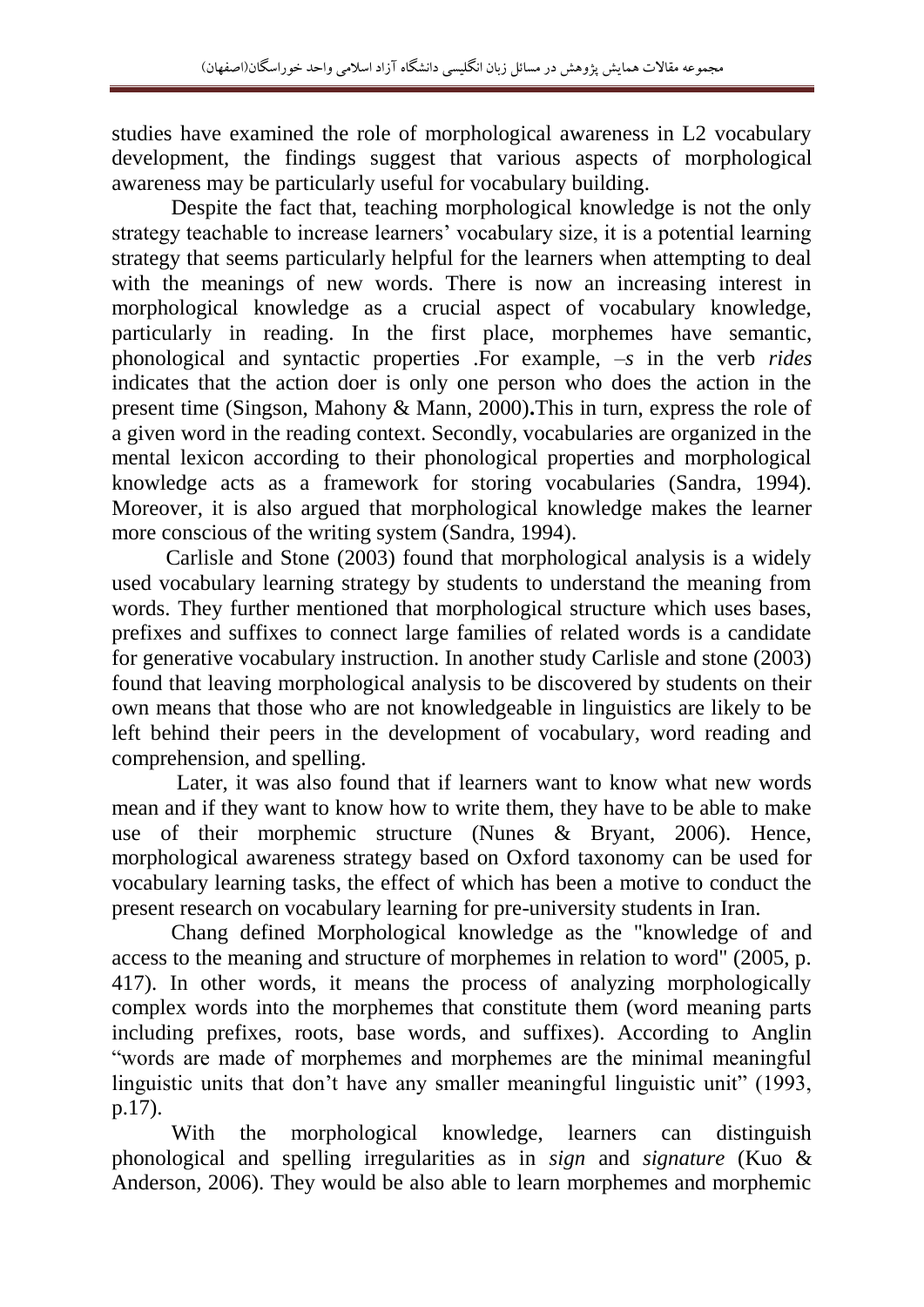boundaries by disassembling complex words into meaningful parts. That is to say, they would be able to analyze the word *childhoods* in to *child* + -*hood* + -*s.*  In addition*,* morphological knowledge can also enable them to learn the meanings of affixes, roots (*child*= baby, 2 -*hood*= the state of being, -*s*= to indicate plural nouns) or to reassemble the meaningful parts to form new meanings (*motherhood*, *fatherhood*, *brotherhood*). The practice of this dissembling reassembling method is called *morphological analysis.*

 Indeed, English words are morphophonemic which means that the word's spelling suggests information which is related to morphemic meaning and phonological sound, or pronunciation. It is estimated that over half of the words in English are morphologically complex (Goulden, Nation, & Read, 1990). Morphologically complex words are more common in written language, especially in academic language, than in spoken language and their number increases as frequency decreases.

 Consequently, with each grade learners meet a growing number of morphologically complex words the meanings of which can be inferred from the meanings of their component parts .As a result, learning the morphological structure of words can help learners to interpret their meanings quite effortlessly .In fact, morphological knowledge will become more important as students get older and texts become more replete with morphologically complex words. As a case in point, textbooks of primary-grade contain fewer morphologically complex words than the intermediate and secondary texts (Nagy & Anderson, 1984).

 In spite of the recognized potential of morphological knowledge for vocabulary leaning, little research to date has focused on morphological knowledge and its relationship to vocabulary size in L2 (Singson, Mahony, Mann, 2000).Even fewer studies have dealt with vocabulary learning and morphology or morphological knowledge. However, the small amount of existing research suggests that there is a strong link between morphological knowledge and vocabulary learning. For instance, it was found that morphological knowledge is closely correlated with vocabulary and comprehension (Carlisle, 2000; Ku & Anderson, 2003).

In fact, the relationship between morphological knowledge and vocabulary knowledge should be subjected to more empirical studies before proposing that morphological knowledge be incorporated in the vocabulary learning strategies taught in the Iranian pre-university classrooms. Indeed, Iranian learners of English are aware of their limitations in recognition and use of English vocabularies and perceive lack of vocabulary as their major problem. In particular, pre university students confirm that inadequate vocabulary knowledge is their major problem in reading a text. A good evidence for this is their poor performance on the vocabulary section of university entrance exam (konkoor). Likewise, the results of the empirical researches conducted by Koosha (2001) and Sharifi (2004) on the lexical development and the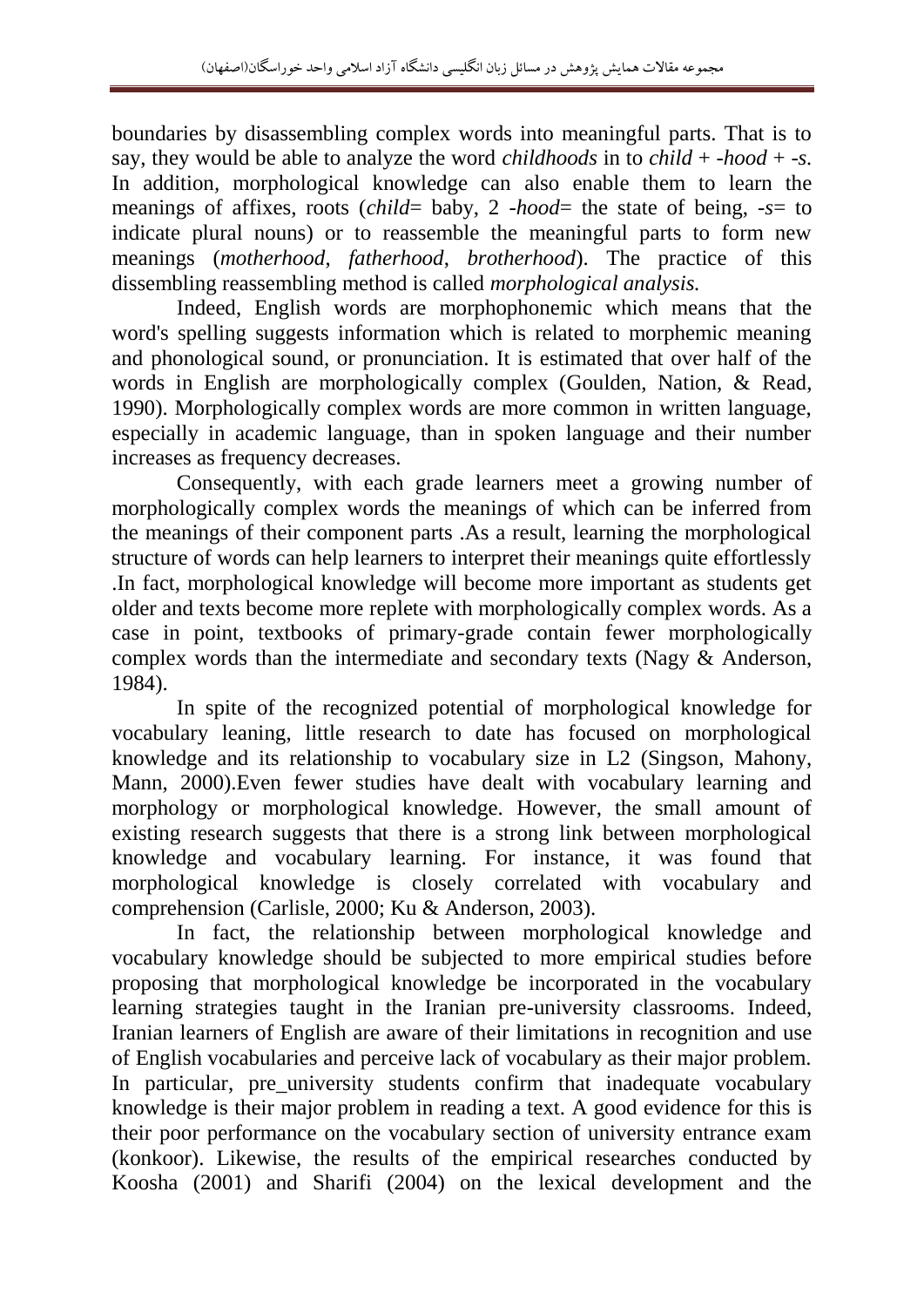vocabulary size of Iranian EFL learners revealed that the vocabulary knowledge of Iranian EFL learners before entering university and also in the first year of studying at university is far below the acceptable threshold level required for minimal reading comprehension and meaningful communication.

 The findings of the afore-mentioned studies show that the current English language teaching (ELT) program in Iranian high and pre-university schools do not lead to good results. Maybe the reason lies in the fact that that vocabulary learning strategies such as morphological knowledge which is the focus of the present study does not receive any attention in the present English language teaching (ELT) program in Iranian high and pre-university schools. That is, despite the vital role of morphological knowledge in fostering the development of English vocabulary knowledge (Carlisle, 1995; Carlisle & Stone, 2003), Iranian high and pre-university English textbooks do not reflect this fact. Indeed, after examining the English books designed by Ministry of Education for teaching English to high school and pre-university students the researcher came to the conclusion that the morphological aspect of language has not being paid attention to. The problem is more agonizing in the books taught in the first and second years of high school level because in these books even a word has not being mentioned about the use of morphological strategy for learning new words. In addition, the review of previous studies done at preuniversity level in Iran suggests that no study in this case has been conducted. Put together, the researcher found this gap in high school and pre-university books and was motivated to put this problem under a careful examination.

## **2. Materials**

To collect the data required for finding out whether there is a relationship between vocabulary size of the Iranian pre-university students and the amount of their morphological knowledge, the current study employed three tests:

## **2.1. Nation's Vocabulary Levels Test (VLT)**

In order to assess vocabulary size in a valid and reliable way, Nation's (1990) Vocabulary Levels Test (VLT) is widely used as a vocabulary size test based on word frequency. It has often been used by researchers who needed to estimate the vocabulary size of non-English speaking learners (Read, 2000) due to the fact that it is easy to take, easy to mark and easy to interpret (Nation, 2001). VLT test is divided in to five frequency levels: 2,000\_word level, 3,000\_word level, 5,000\_word level, university word level, and 10,000\_word level. The test task requires test takers to match a word with its definition, presented in multiple-choice format in the form of a synonym or a short phrase. According to Nation 2,000 level word contained the high frequency words that all learners need to know in order to function efficiently in English .The learners need to know these words to read basic texts and they should be concentrated on in class (Nation, 2001). Since the participants were Iranian pre-university students,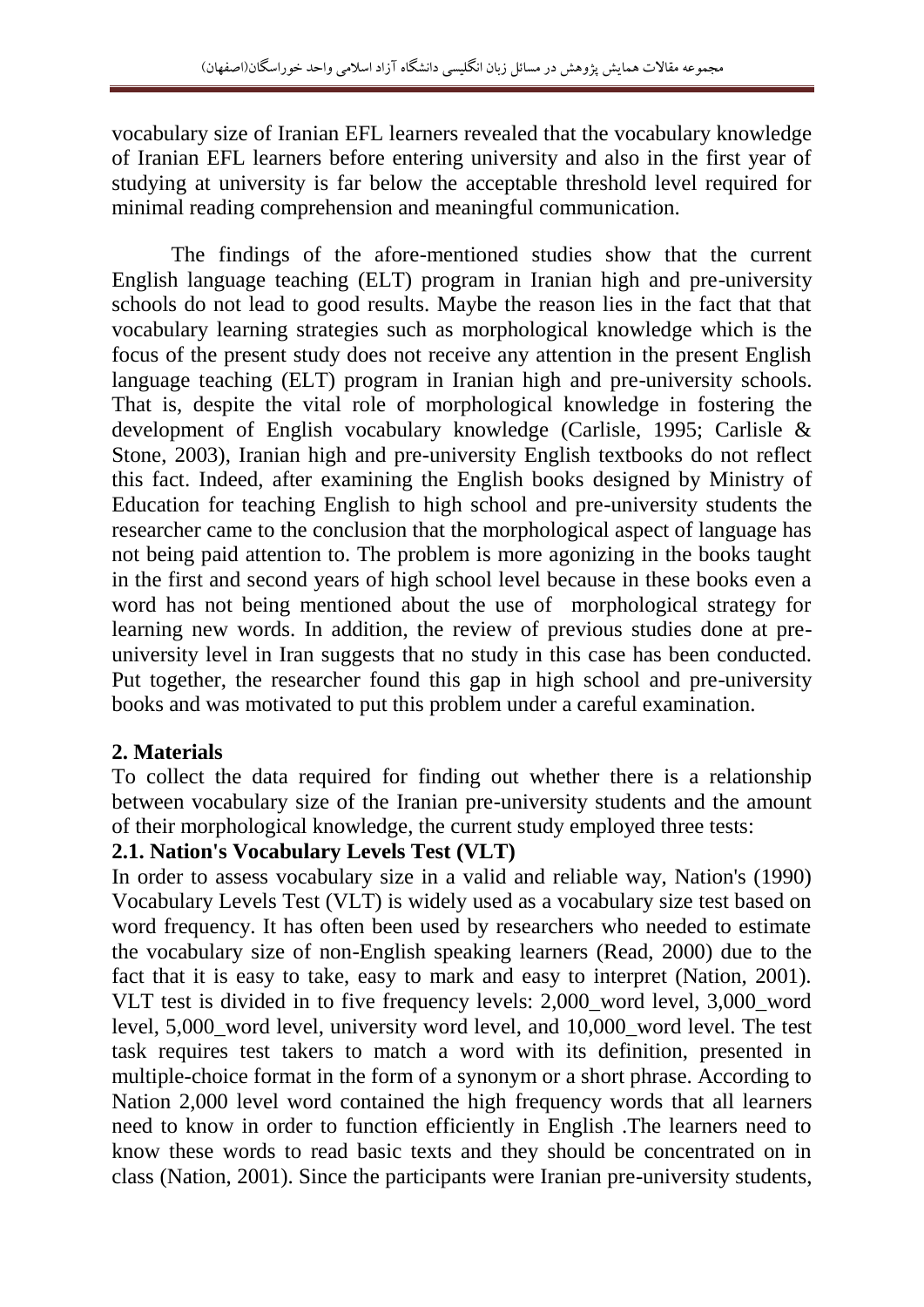the receptive vocabulary levels test used tested the participants" knowledge of vocabulary items from the 2000 most frequently occurring words. In a research conducted by Akbari(2010)it was shown that Iranian pre-university students have learned 1851 English words during seven years of English teaching in schools.

# **2.2. Morphological Knowledge Test**

This test consisted of two parts and both parts were distinctively correlated with knowledge of vocabulary. The first part was McBride-Chang"s (2005) Morphological Structure test and the second part was knowledge of derivational prefixes and suffixes test.

#### **2.2. 1.Morphological Structure test**

This test intended to check if the participants could show their ability to combine morphemes in a productive manner. In other words, it evaluates the students' ability to create new meanings by making use of familiar morphemes and it aimed at evaluating the participants' knowledge of compounding and inflections .In the morphological structure test, 20 scenarios were presented in two- to four-sentence stories. The students were then requested to come up with words for the objects or concepts presented by every scenario.

## **2.2. 3.Knowledge of Derivational Prefixes and Suffixes Test**

This test contained one hundred items aimed at checking the participants' knowledge of the most commonly used prefixes and suffixes available in English lexicon. The questions were in line with the level of students' language proficiency, that is to say the researcher included the words participants had previously acquired in their textbooks during the high school period.

 In addition, so as to have a more comprehensive understanding of the participants" perceptions of the tests and their vocabulary learning strategies, a 7 items questionnaire was also administered.

 The study was conducted on 70 Iranian pre-university students aged 18- 19 who were selected randomly from among 167 accessible pre-university students. Before administrating the tests to the students a pilot testing was carried out to see whether the tests which were planned to be used in the study serve the intended purpose or not. In addition, in order to control such factors as language proficiency and hence to make the sample homogeneous, a placement test formed by some experienced and knowledgeable English teachers teaching in pre-university level was administered. The test contained 50 items varied in their forms including multiple choice items; fill in the blanks items and cloze test.

 After selecting the students and also after gaining the teacher approval, the researcher administered the tests to the students. At first, Nation's 2,000\_word level test (VLT) was administered. Unlike the VLT test, the Morphological Knowledge test was consisted of two parts. Due to the scarcity of time the first part was administered in the same day and after students finished the VLT test and the second part was administered in the following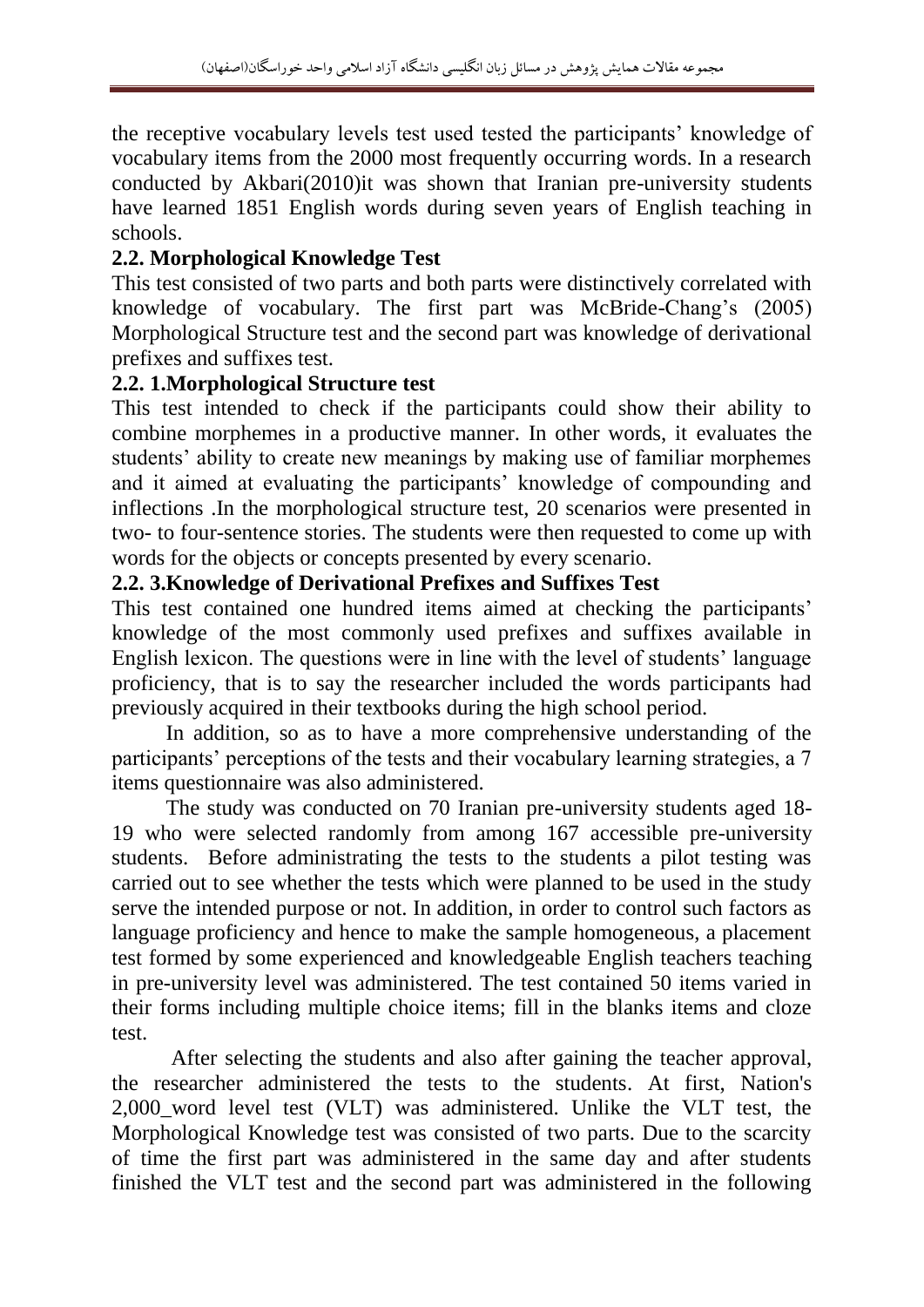day. The first part of the other test, namely morphological knowledge test was administered after students finished the first test. The participants then were given a questionnaire which aimed at revealing their attitudes and opinions about the tests.

# **3. Results**

## **3.1. Results of pilot testing**

The results of pilot testing indicated that the reliability of the morphological structure test and knowledge of derivational prefixes and suffixes which were 0.71 and 0.77 respectively. Moreover, the correlation coefficient of the students' morphological knowledge and their vocabulary size was obtained to measure the degree and direction of association between the two tests. The results are shown in table 1.

Table 1.The Pearson Correlation between the students" morphological

|                               |    | VLT   Morphological Knowledge |
|-------------------------------|----|-------------------------------|
| vlt   Pearson Correlation   1 |    | $.681**$                      |
| Sig. (2-tailed)               |    | .000                          |
|                               | 10 |                               |
|                               |    |                               |
|                               |    |                               |
|                               |    |                               |

knowledge and their vocabulary size in the pilot testing

The results of the pilot testing showed that there was a significant correlation between the students' morphological knowledge( $r=0.68$ ) and their vocabulary size ( $p < .01$ ).

## **3.2. Results of the study**

First of all, in order to summarize the data a number of descriptive statistics

such as mean, median, variance and standard deviation were conducted.

| Std.      | Mean  | Maximum   Minimum |    |  |
|-----------|-------|-------------------|----|--|
| Deviation |       |                   |    |  |
| 5.791     | 19.73 | າຈ                | 7. |  |

Table 2.Descriptive statistics of the VLT test

Table 2. shows the minimum and the maximum scores, mean standard deviations of the VLT test.

Table 3. Descriptive statistics of the Morphological Knowledge test

| N.<br>12 amin'<br><b>Teall</b><br>עו<br>$\mathbf{u}$<br>wu. | N |
|-------------------------------------------------------------|---|
|-------------------------------------------------------------|---|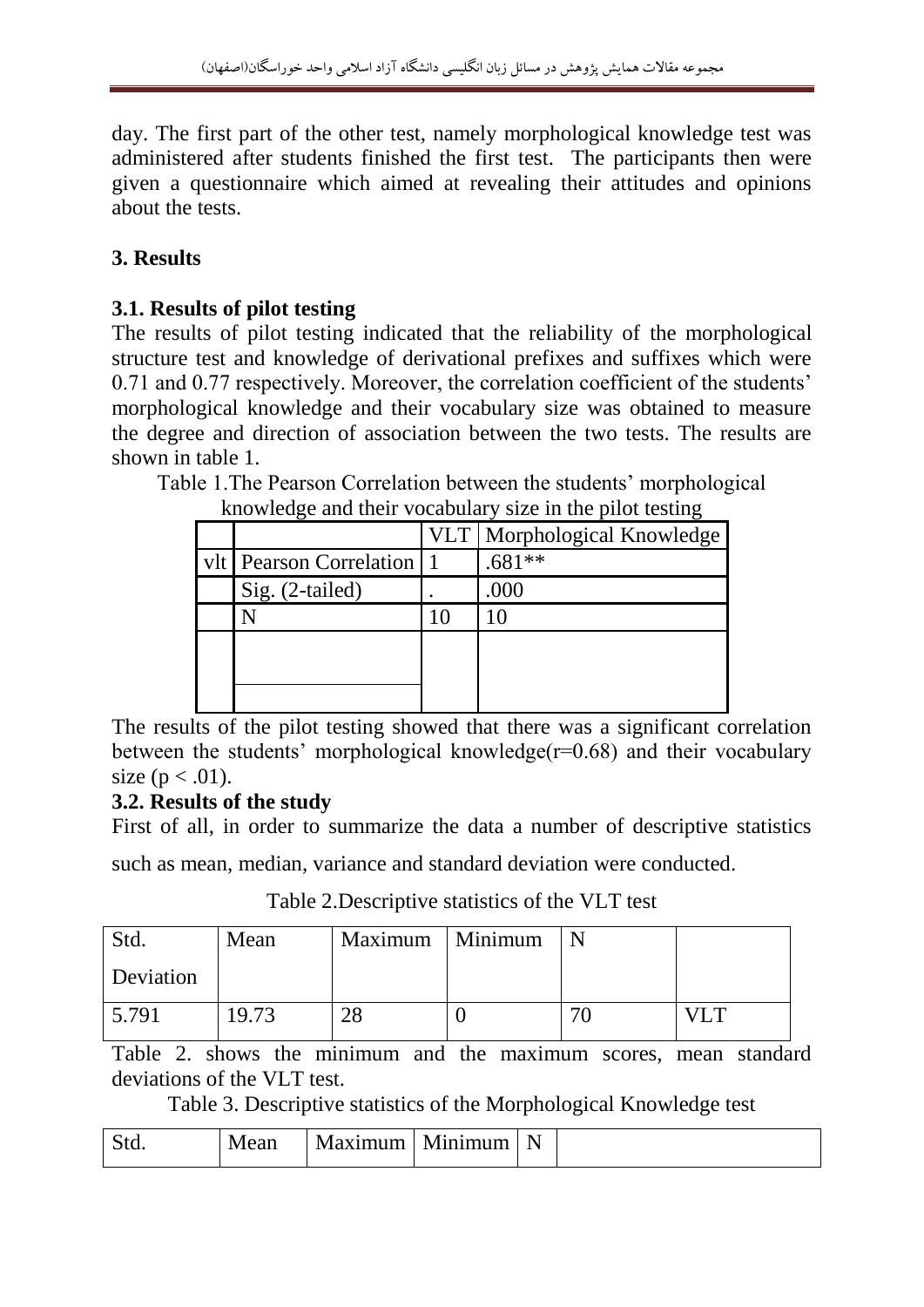| Deviation |         |       |                |    |                                   |
|-----------|---------|-------|----------------|----|-----------------------------------|
| 21.50466  | 64.3143 | 99.00 | 14.00          | 70 | Morphological Knowledge           |
|           |         |       |                |    | Test                              |
| 3.963     | 13.50   | 20    | $\overline{0}$ | 70 | Morphological<br><b>Structure</b> |
|           |         |       |                |    | <b>Test</b>                       |
| 19.80945  | 49.8143 | 79.00 | .00            | 70 | Knowledge of Derivational         |
|           |         |       |                |    | Prefixes and Suffixes Test        |
|           |         |       |                | 70 | Valid N (list wise)               |

Table 3. shows the minimum and the maximum scores, mean standard deviations of the Morphological Knowledge Test along with its two subsets of Morphological Structure Test, Knowledge of Derivational Prefixes and Suffixes Test.

 Then, the correlations between both the VLT total scores and morphological knowledge total scores of the participants were analyzed through using Pearson Correlation coefficient. These correlations emphasized the relationship between the vocabulary size and the morphological knowledge of the participants.

Table 4. Pearson correlation between both the VLT total score and morphological knowledge total score

| morphorogical knowledge total beore |                          |                          |            |                     |     |  |  |  |
|-------------------------------------|--------------------------|--------------------------|------------|---------------------|-----|--|--|--|
|                                     | derivational             |                          |            |                     |     |  |  |  |
| Morphological                       | prefixes                 | and Morphological        |            |                     |     |  |  |  |
| Knowledge                           | suffixes                 | structure                | <b>VLT</b> |                     |     |  |  |  |
| $.524$ <sup>(**)</sup> )            | $.485$ <sup>(**)</sup> ) | $.420$ <sup>(**)</sup> ) |            | Pearson             | VLT |  |  |  |
|                                     |                          |                          |            | Correlation         |     |  |  |  |
|                                     |                          |                          |            |                     |     |  |  |  |
| .000                                | .000                     | .000                     |            | Sig. (2-<br>tailed) |     |  |  |  |
|                                     |                          |                          |            |                     |     |  |  |  |
| 70                                  | 70                       | 70                       | 70         |                     |     |  |  |  |
|                                     |                          |                          |            | N                   |     |  |  |  |

\*\* Correlation is significant at the 0.01 level (2-tailed).

Table 2. Clarifies the point that there is a strong correlation between participants' vocabulary size and the morphological knowledge ( $r=0.52$ ,  $p <$ .01). Therefore, we can claim that the two variables are significantly related to each other ( $p < .01$ ). Thus, the research null hypothesis can that there is no relationship between English vocabulary size and morphological knowledge of Iranian pre\_university students, is rejected.

 The results of Table 4.also show the correlation between VLT total score and Morphological Structure test and Knowledge of Derivational Prefixes and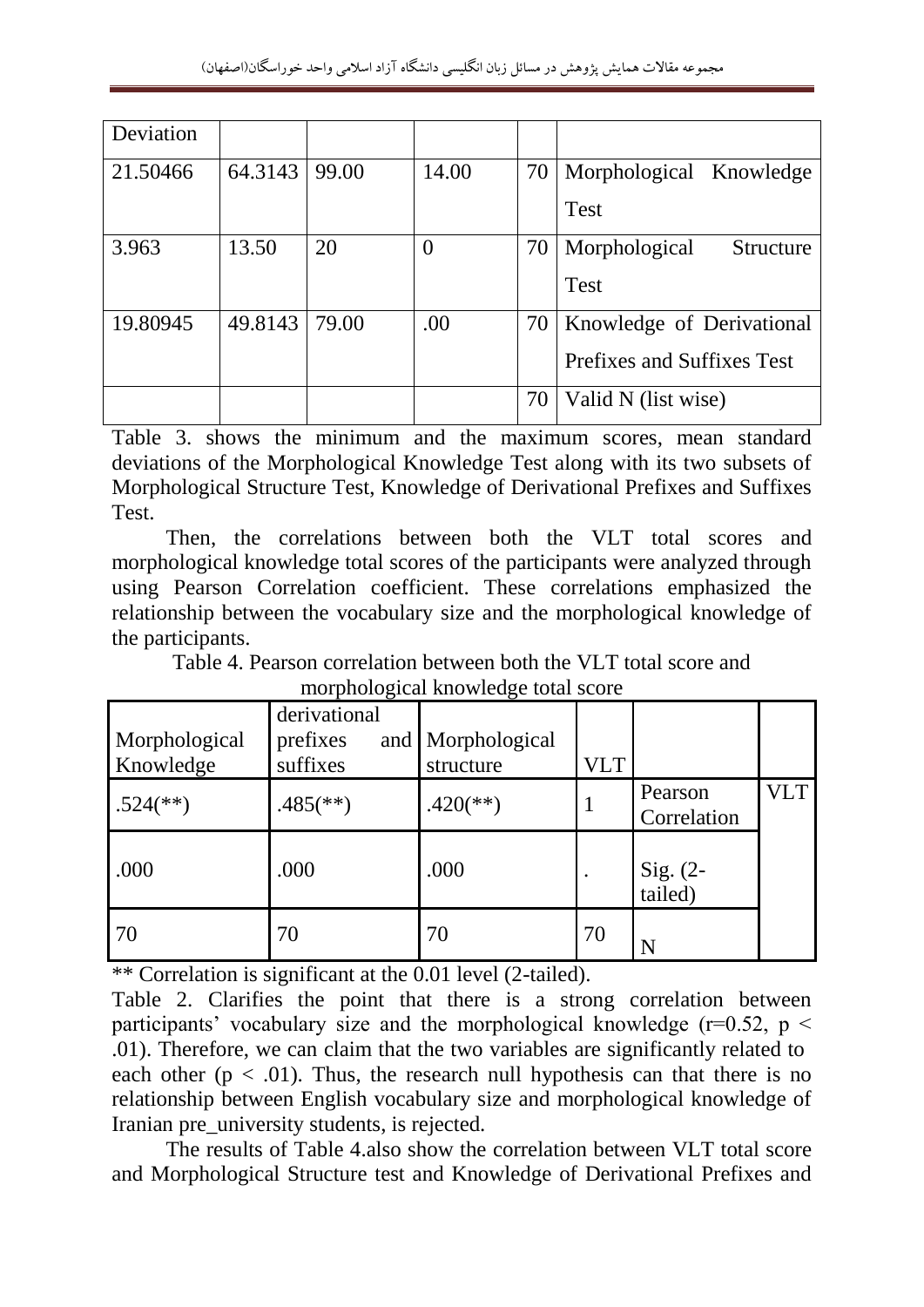Suffixes test. As it can be seen in Table (4.5), the Pearson correlation between the Morphological Structure scores and VLT total scores is0.42, which means that there is a significant but weak statistical relationship between the two variables ( $r=0.42$ ,  $p < .01$ ). In addition, according to Table 4. the correlation between VLT total score and Knowledge of Derivational Prefixes and Suffixes test is0.48 meaning that there is a significant relationship between the two variables ( $r=0.48$ ,  $p < .01$ ). Therefore, Knowledge of Derivational Prefixes and Suffixes scores are better correlated with VLT total scores(r=0.48) in comparison to the Morphological Structure scores and VLT total scores( $r=0.42$ )  $(p < .01)$ . Consequently, it can be concluded that Knowledge of Derivational Prefixes and Suffixes test has a higher predictive ability in predicting VLT scores in comparison to Morphological Structure test.

Table 5. show the correlation between the Morphological Knowledge total score and Morphological Structure test and Knowledge of Derivational Prefixes and Suffixes test.

| Table 5. Correlation between both the Morphological Structure and Knowledge |
|-----------------------------------------------------------------------------|
| of Derivational Prefixes and Suffixes total score and the Morphological     |
| Knowledge total score                                                       |

| Morphologic<br>al<br>Knowledge | derivation<br>al prefixes<br>and<br>suffixes | ັ<br>Morphologic<br>al structure | <b>VLT</b>              |                                      |                                |
|--------------------------------|----------------------------------------------|----------------------------------|-------------------------|--------------------------------------|--------------------------------|
|                                | $.851$ <sup>(**)</sup> )                     | $.503$ <sup>(**)</sup> )         | $.524$ <sup>(**</sup> ) | Pearson<br>Correlatio<br>$\mathbf n$ | Morphologic<br>al<br>Knowledge |
|                                | .000                                         | .000                             | .000                    | Sig. (2-<br>tailed)                  |                                |
| 70                             | 70                                           | 70                               | 70                      | N                                    |                                |

\*\* Correlation is significant at the 0.01 level (2-tailed).

According to table 5. while the correlation between Morphological Structure scores and morphological knowledge total scores is 0.503, the correlation between Knowledge of Derivational Prefixes and Suffixes scores and morphological knowledge total scores is  $0.851$  ( $p < .01$ ). Therefore, it can be concluded that Knowledge of Derivational Prefixes and Suffixes test has a higher predictive ability in predicting Morphological Knowledge scores in comparison to Morphological Structure test.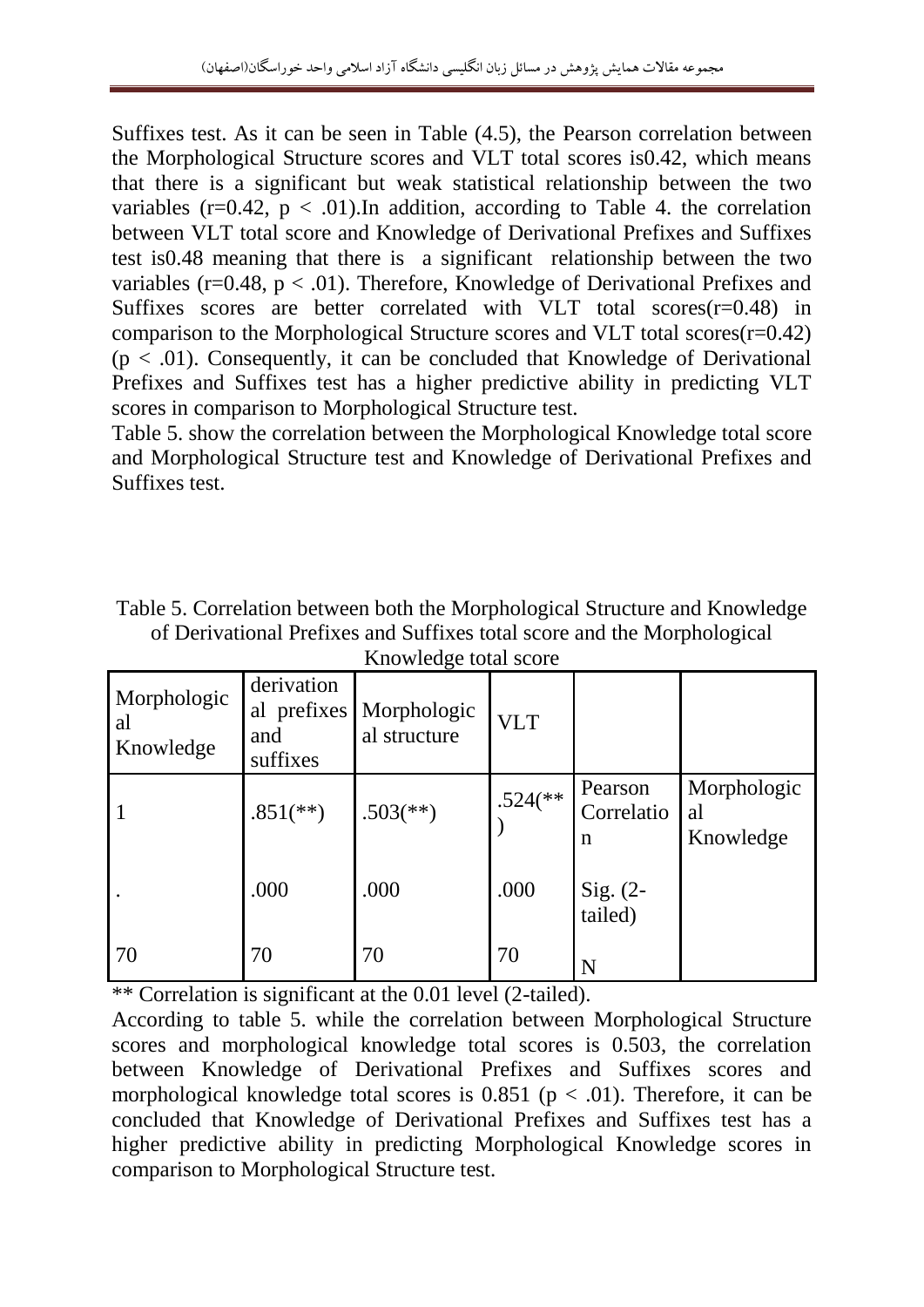In addition, in order to see to what extent Morphological knowledge test can predict VLT test scores, a statistical regression at  $p < 0.01$  was also carried out and the following results were found which are summarized in Table 7.

Table 6. The results of regression analysis for VLT scores based on

| morphological knowledge scores |  |         |               |        |            |                |              |               |       |  |  |
|--------------------------------|--|---------|---------------|--------|------------|----------------|--------------|---------------|-------|--|--|
| <b>Change Statistics</b>       |  |         |               |        |            |                |              |               |       |  |  |
|                                |  |         |               |        |            |                |              |               |       |  |  |
|                                |  |         |               |        | Std. Error |                |              |               |       |  |  |
| Sig.<br>F                      |  |         |               | Square | of         | the   Adjusted | $\mathbb{R}$ |               |       |  |  |
| Change                         |  | df2 df1 | $\Box$ Change | Change | Estimate   | R Square       | Square       | $\parallel$ R | Model |  |  |
| .000                           |  |         | 14.882        | .308   | 4.890      | .287           | .308         | .555(a)       |       |  |  |

morphological knowledge scores

a Predictors: (Constant), Morphological knowledge, morphological structure b Dependent Variable: vlt

As Table 6. reveals, Morphological Knowledge predicts 30% of variances in VLT scores  $(R^2 .30)$  ( $p < .01$ ).

# **4. Discussion**

In this study an attempt was made to further our understanding of the role of morphological knowledge in increasing vocabulary size of Iranian preuniversity students hoping that the findings can bring about a positive change in the English learning and teaching vocabulary programs at Iranian pre-university schools. The results of the present study show that there is a significant relationship between the Iranian pre\_university students" morphological Knowledge and their vocabulary size. The findings give emphasis to the potential importance of different aspects of morphological knowledge for vocabulary learning which in line with a number of other studies as well (Chang, C. M., Wagner, R.K., Muse, A., Chow, B.W-Y, Shu, H, 2005).

 The results of the present study also demonstrate that all the students do posses general morphological Knowledge. In fact, even the least proficient students managed to answer several questions of Morphological Knowledge test correctly. This finding is in agreement with other studies that all learners including both high and low proficient learners have morphological knowledge and they use morphological cues to decode words (Abbott & Berninger, 1999; Carlisle & Stone, 2005).Moreover, the findings are also in line with Mc- Bride Change *et al.* (2005) who found that knowledge of morphology is a good predictor of vocabulary knowledge.

 The results of the present study are important because they provided support for the fact that morphological knowledge has different aspects and that each of these aspects is essential in fostering vocabulary learning (Carlisle, 1995; Mc- Bride Change *et al.*, 2005). As mentioned earlier, one aspect of morphological knowledge includes the ability to indicate grammatical changes in words (knowledge of inflections) and it is very important. The findings of the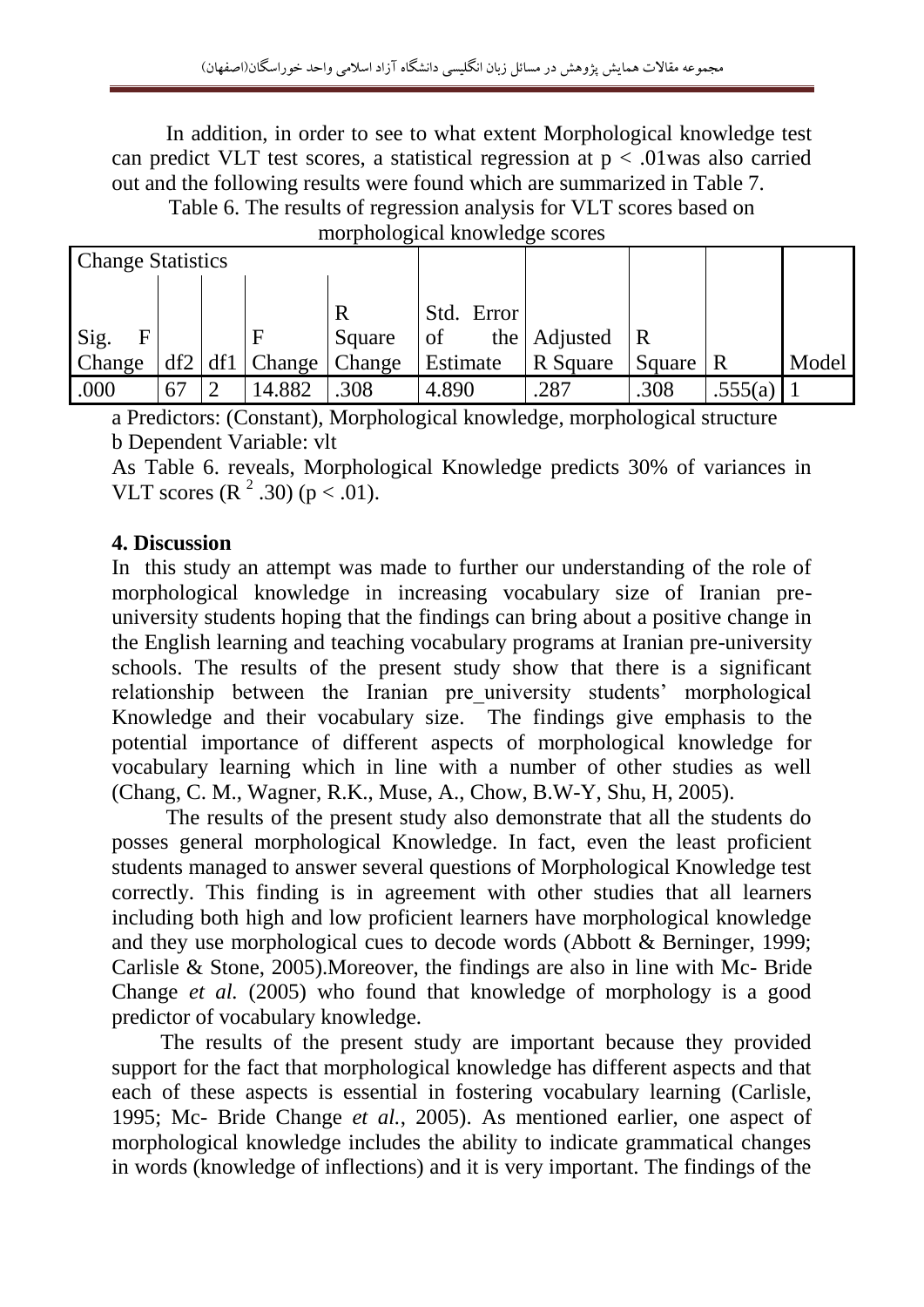present study showed that Iranian pre-university students are more familiar with this aspect of morphological knowledge in comparison to the second aspect of morphological knowledge(knowledge of derivational prefixes and suffixes).Actually, they displayed a good knowledge of inflections which is in harmony with another study by( Chang et al,2005).Maybe the reason for the students" good knowledge of inflections lies in the fact that unlike derivational knowledge ,inflectional morphology receives greater amount of attention in the current English language teaching (ELT) program in Iranian high schools and guidance cycle.

 The relatively weak performance of the Iranian pre\_university students in the creation of compound words (synthesis ability) implies that they are relatively poor at utilizing the parallel sentence and the morphological structure of the words that they have seen before in order produce new words. This is compatible with Bloom"s classification of cognitive domain. According to his classification synthesis requires more advanced skills than analysis does .The reason is that analysis aspect of morphological knowledge is subsequent to synthetic aspects (Arnoff and Fudeman, 2005, Mc-Bride-Chang *et al*., 2005).

 The relatively poor performance of the students in applying morphological structure of the words that they have met previously also suggest that there is an crucial need for explicit teaching of morphological knowledge and the teaching of morphological units. This is maybe because of the fact that morphological knowledge in general contributes to better language learning and is related to different language skills such as reading comprehension (Doehring, Trites, Patel, & Fiedorowicz, 1981; Wiig, Semel, & Crouse, 1973) ,sufficient vocabulary development (Lewis & Windsor, 1996), vocabulary and comprehension (Carlisle, 2000; Kieffer & Lesaux, 2008) , for understanding the writing system and for accuracy in spelling (Bryant, Nunes, & Bindman, 1997; Henry, 1989).

 In 54% of the cases, those students who performed poorly in creation of the compound words also displayed a generally poor performance on both Vlt and Morphological knowledge tests. This supports the Linguistic insight with respect to compound words that the least proficient English learners have the least understanding of compound word structure (McBride-Chang et al., 2005; Nagy, Berninger, Vaughan, & Vermeulen, 2003).

 In addition, in accordance with previous studies the present study found that Iranian pre\_university students use and have mastery on certain morphological rules more than others (Hyla Rubint, 1987). That is, almost 78% percent of the students in this study successfully answered *item 15*and *item 18* which tested students' ability in using the morphological rules for regular past tense (in the nonsense words such as *stot* and *fleamp*).This shows that Iranian pre\_university are very good at using *–ed* suffix . This finding is in contrary with Nunes, Bryant, and Bindman"s (1997) study that -*ed* ending pose a serious problem for the English L1 learners and they need several years to learn to use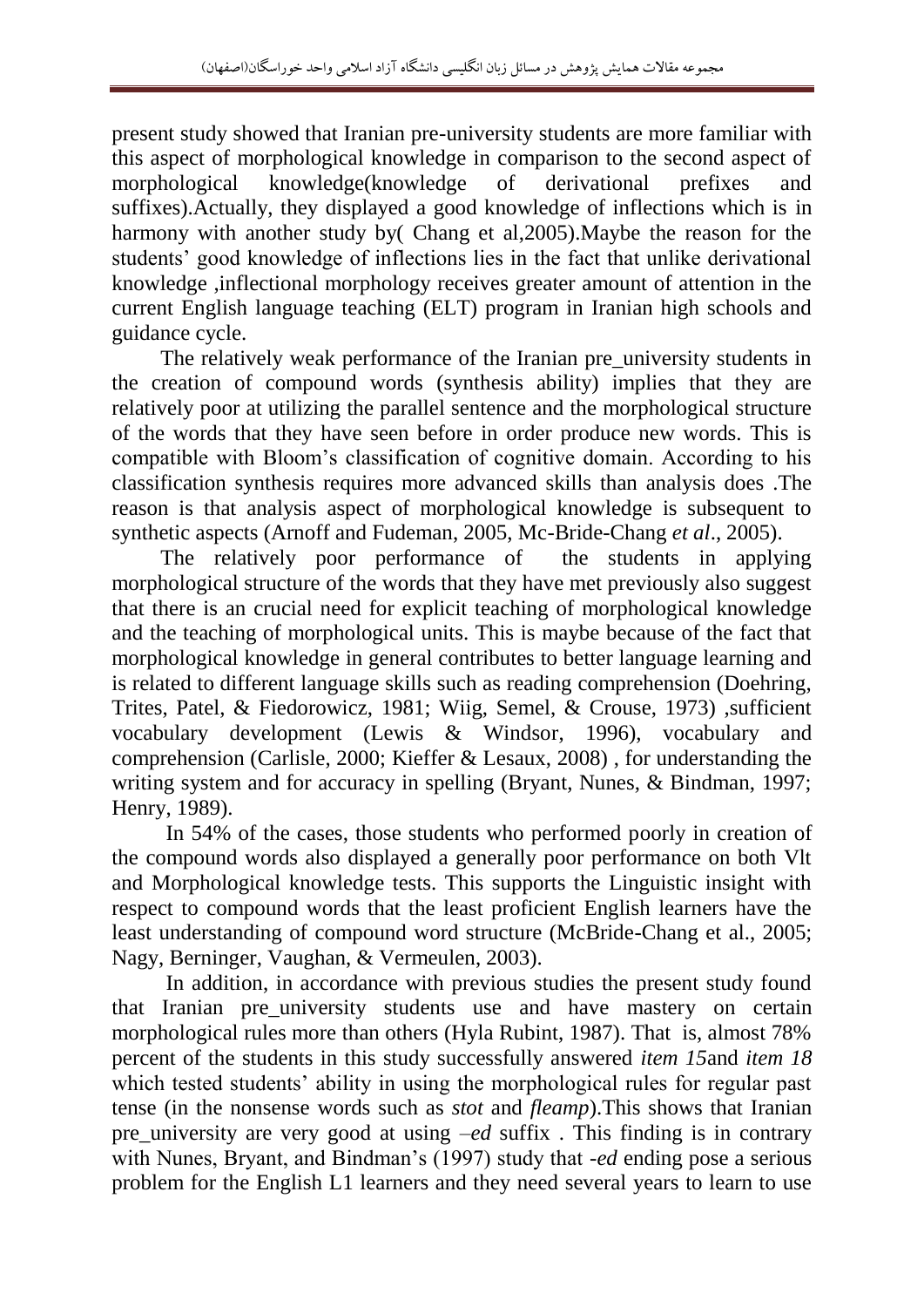the -*ed* ending systematically for referring to the past of regular verbs. Put it differently, unlike English L1 learners, Iranian pre\_university students have little problem with this morphologically based rule and it poses little challenge for them.

 Those students who failed to provide a correct answer for items 15 to 20 focused more on meaning and showed a lack of explicit morphological knowledge .As a matter of fact, these students' inability to work on inflectional morphemes (questions 15 to 20) seems to reflect a shortage of morphological knowledge, rather than just a semantic problem. At least for these students, this kind of performance implies that it is their shortage of explicit knowledge of morphemic structure that should cause the most concern. This is in line with the results of other study that individual differences with inflectional morphology do exist, and the less proficient English Language Learners in general and students with poor knowledge of inflection in particular manifest difficulty with inflectional suffixes *–s, -ed, -ing, -er,* and *–est*. (Windsor, Scott, & Street, 2000).In the same vein, since inflectional morphology develops relatively early (Selby ,1972), is quite limited and does not cause any change in the grammatical category of a word (e.g., from a verb to a noun) the researcher expected these students to display a good knowledge of inflection, but they didn't. This suggests that greater amounts of morphological teaching on inflectional suffixes should be given to these students.

 In addition, most of the students performed poorly on the second part of the Morphological Knowledge test. This implies that they are not familiar with most of the common prefixes and suffixes used in the English lexicon. In fact, the findings of the present study showed that Iranian pre\_university students have severe problems with this aspect of morphological knowledge namely knowledge of derivational prefixes and suffixes and it poses the greatest challenge to them. This is line with the findings of other studies that in contrast to inflectional morphology, derivational morphology generally presents the biggest challenge (Anglin, 1993). This illuminates the importance of teaching, and learning common affixes in Iranian pre-university classes. Also, they should be taught how to apply the meaning of the affix to a root or base in order to help them to become explicitly aware of the structure of words. This can aid them understand the internal structure of the new words that they are required to read and write.

 Nevertheless, the better performance of the students in certain affixes such as the derivational suffix *–y* and the prefix *un-* might be due to the fact that these highly productive affixes might have been employed in the textbooks of pre university and high school. This is in line with Bowerman (1982) and Clark and Cohen (1984) studies that highly productive affixes are heard frequently and thus learned first.

 Likewise, the results of the present study research questionnaire showed that Iranian pre-university students are not familiar with the crucial role of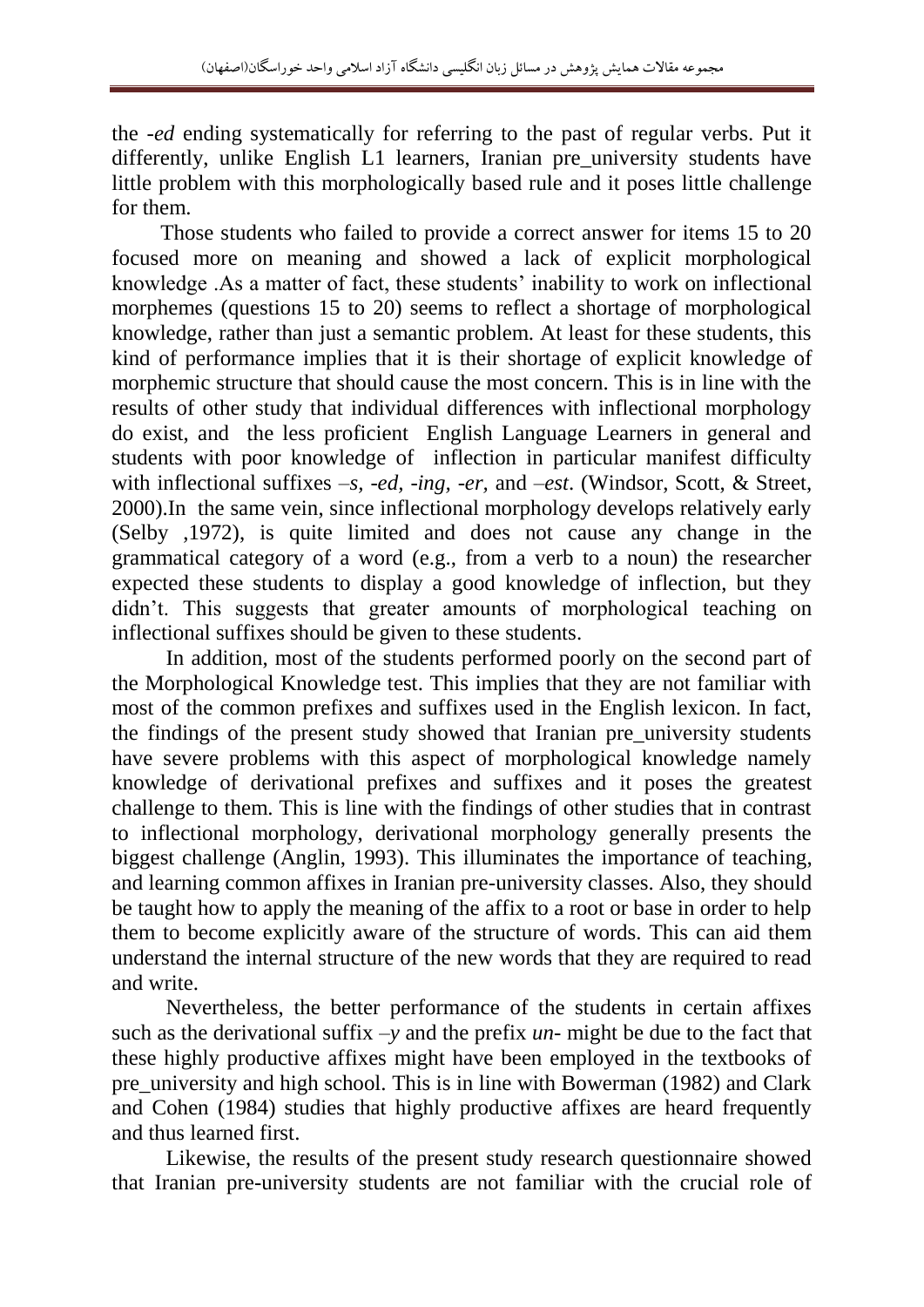morphological knowledge strategy in increasing the number of words they know. This lack of familiarity by them suggests that despite the recognized role of morphological knowledge strategy in increasing vocabulary knowledge, teaching them doesn"t receive adequate attention and time in Iranian pre university classes.

 This might explain why the way English is taught in Iranian high and preuniversity schools is suffering from substantial deficiencies. Maybe the books are to be blamed. Maybe the teachers are not knowledgeable and competent enough. Anyway, according to the findings of the present study the morphological knowledge of Iranian pre-university is relatively low and the researcher thinks that something should be done to fill this gap. Therefore, more effort should be done on the part of material developers so that some specific parts of English books at the high school and pre-university level should be allocated to teaching morphological knowledge strategy to help the students to learn as many words as possible. In addition, teachers should be informed of the significance of this strategy in acquiring and facilitating English language, so that they include some noticeable time of the class for teaching this strategy in particular.

## **5. Conclusion**

The present study aimed to measure the potential relationship between vocabulary knowledge and morphological knowledge of Iranian pre\_university students. To answer this, Morphological Knowledge Test along with its two subsets of Morphological Structure test and Knowledge of Derivational prefixes and Suffixes test and Nation"s Vocabulary 2000 word Level Test were employed. After comparing the results of the morphological knowledge test and vocabulary level test, the researcher came to this conclusion that these two factors were significantly correlated and that the relationship between them was linear and positive.

 Consequently, through the data gathered the null hypothesis was rejected and it was found that morphological knowledge affect vocabulary knowledge. Additionally, the results revealed that the students better familiar with knowledge of inflections than knowledge of derivations. In the final run, it is suggested that pre-university teachers in Iran focus more on morphological knowledge teaching particularly derivational morphology for increasing vocabulary size of the students. For instance, in developing new English textbooks pre-university materials developers may be convinced and encouraged to pay more attention to the use of morphological knowledge so that some specific parts of English books at the high school and pre-university level should be allocated to teaching morphological knowledge strategy to help the students to learn as many words as possible. At the same time, reading this study may encourage Iranian pre-university English teachers to allocate more time on direct instruction of morphological knowledge as a very useful tool for promoting vocabulary size of their students. In fact, they should consider the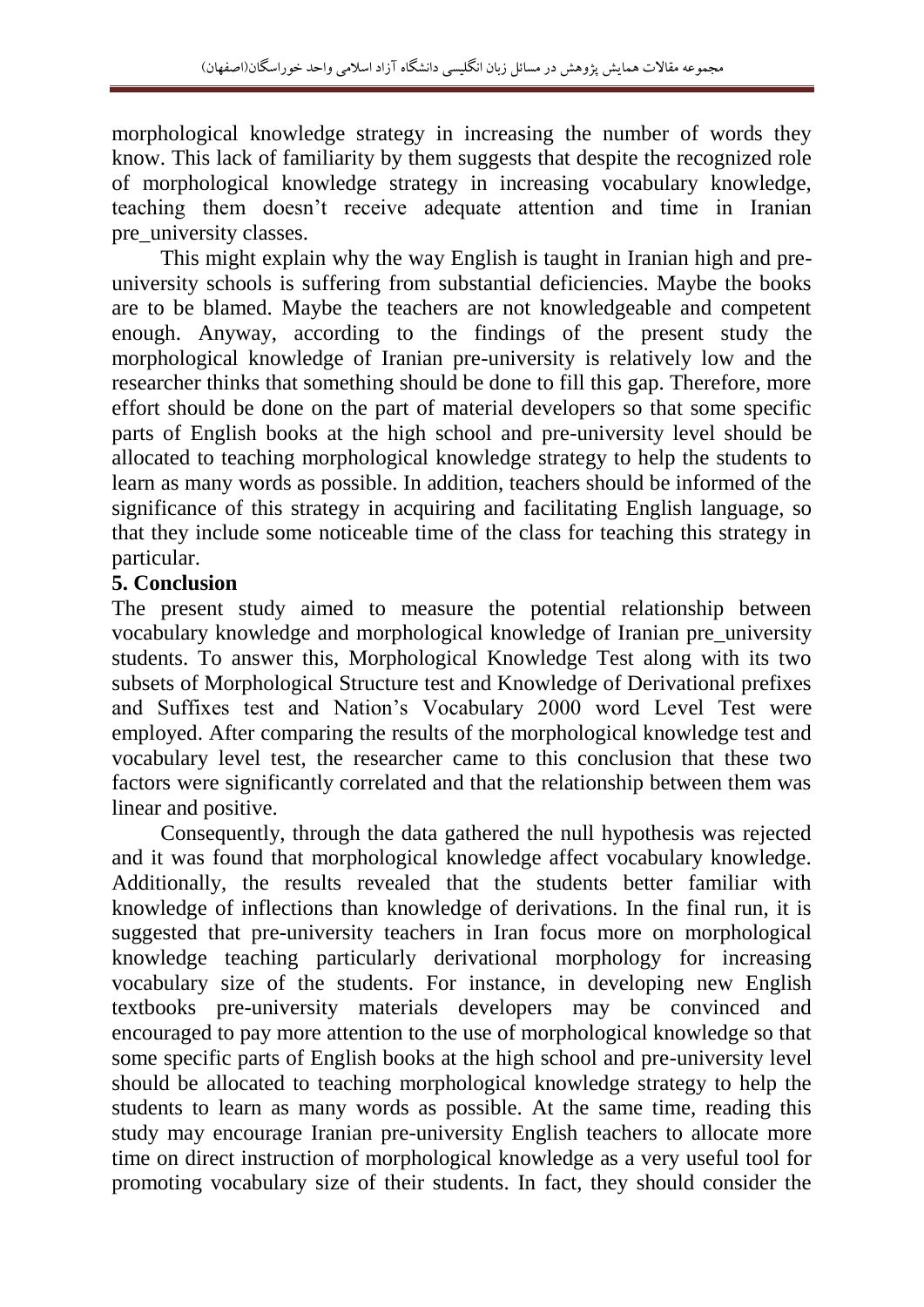possible benefits of vocabulary instruction that focuses on developing morphological knowledge. The findings of this study led to some suggestions to improve Iranian pre-university students' morphological knowledge, increase their vocabulary learning and vocabulary size, and their English learning.

#### **References**

Abbott, S., & Berninger, V. (1999). It's never too late to remediate: A developmental approach to teaching word recognition. *Annals of* 

*Dyslexia, 49*, 223-250. Anglin, J. M. (1993). Vocabulary development: A morphological analysis.

 *Monographs of the Society for Research in Child Development*, 58(10), 1–166.

Arnoff, M., & Fudeman, K. (2005). *What is morphology?* (3- 21). Malden: Blackwell.

Astika, G. (1993). Analytical assessments of foreign students" writing. *RELC Journal, 24, 61–70.*

Baumann, J. F., Edwards, E. C., Boland, E. M., Olejnik, S., & Kame'enui, E. (2003). Vocabulary tricks: Effects of instruction in morphology and context on fifth-grade students' ability to derive and infer word meanings. *American Educational Research Journal, 40*(2), 447-494.

Blachowicz, C., & Fisher, P. (2000). Vocabulary instruction. In M. Kamil, P. Mosenthal, P. D. Pearson & R. Barr (Eds.), *Handbook of Reading Research* (Vol. 3, pp. 503-523). Mahwah, NJ:

Bowerman, M. (1982). Reorganizational processes in lexical and syntactic

development. In E. Wagnner & L. Gleitman (Eds.), *Language* 

*acquisition: The state of* the art. New York: Cambridge

University Press. Bryant, P., Nunes, T., & Bindman, M. (1997b). Children"s understanding

 of the connection between grammar and spelling. In B. Blachman (Ed.), *Foundations of reading acquisition and dyslexia: Implications for early intervention* (pp. 219–240). Mahwah, NJ: Erlbaum.

- Carr, W. L., Owen, E., & Schaeffer, R. F. (1942). The sources of English words. *The Classical Outlook, 19*(5), 455-457.
- Carlisle, J. F & Stone, C. A. (2003). The effect of morphological structure on children"s reading derived words in English. In E. M. Assink, & D.
- Carlisle, J.F. (2000). Awareness of the structure and meaning of morphologically

 complex words: impact on reading. *Reading and Writing:* An *Interdisciplinary Journal, 12*, 169– 190.

Carlisle, J.F. (1995). Morphological awareness and early reading achievement. In

 L.B. Feldman (Ed.), *Morphological aspects of language processing* ,189–209.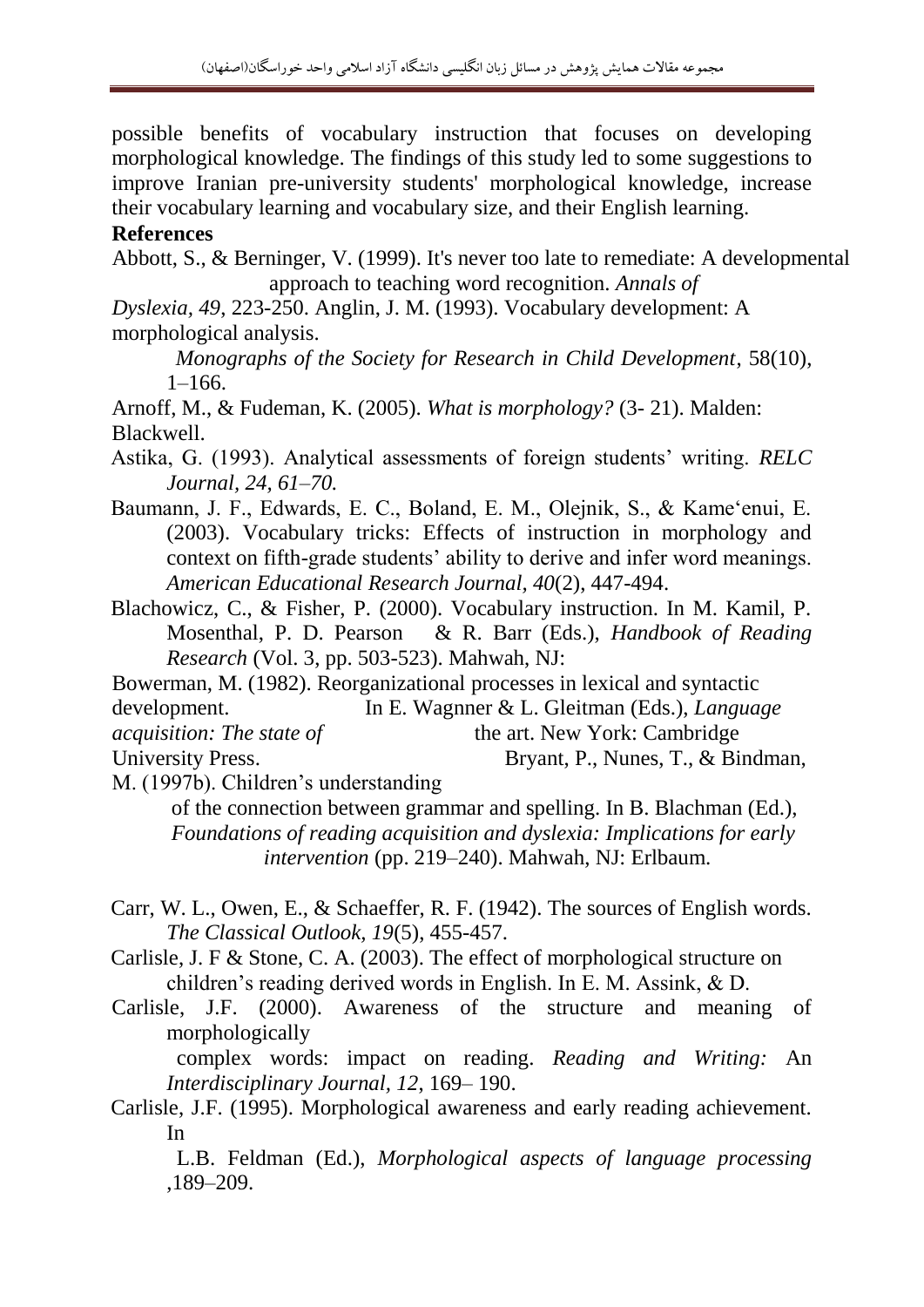Clark, E. V., & Cohen, S. R. (1984). Productivity and memory for newly formed words. *Journal of Child Language, 11,* 611–625.

- Coady, J & Huckin, T. (Eds.). (1997). Second Language Vocabulary Acquisition. Cambridge: Cambridge University Press; xi + 299 pages; ISBN 0-521-56132-9 (hardback); 0-521- 56764-5 (paperback).
- Cobb, T. (1999b). Breadth and depth of lexical acquisition with hands-on concordancing.

Computer Assisted Language Learning, 12(4), 345 – 360.

- Chang, A. (2007). The impact of vocabulary preparation on L2 listening comprehension, confidence and strategy use. *System*, *35*, 534–550.
- Chang, C. M., Wagner, R. K., Muse, A., W.-Y., B., & Chow, H. S. (2005). The role of

morphological awareness in children"s vocabulary acquisition in English. *Applied*

*Psycholinguistics, 26*, 415–435.

- Coxhead, A., & Byrd, P. (2007). Preparing writing teachers to teach the vocabulary and grammar of academic prose. *Journal of Second Language Writing*, *16*, 129–147.
- Doehring, D., Trites, R., Patel, P., & Fiedorowicz, C. (1981). *Reading disabilities: The interaction of reading, langttage, and neuropsychological deficits.* New York: Academic Press.
- Goulden, R., Nation, P., & Read, J. (1990). How large can a receptive vocabulary be? *Applied Linguistics, 11,* 341–363.
- Green, D., & Meara, P. (1995). Guest editorial. *Computer Assisted Language Learning*, *8*, 97–101.
- Graves, M. F. (2000). A vocabulary program to complement and bolster a middle-grade comprehension program. In B. M. Taylor, M. F. Graves, & P. van den Broek (Eds.), Reading for meaning: Fostering comprehension in the middle grades (pp. 116-135). New York: Teachers College Press; Newark, DE: International Reading Association.

Henry, M. K. (1989). Children"s word structure knowledge: Implications for decoding and spelling instruction. *Reading and Writing: An* 

```
Interdisciplinary
```
 *Journal, 2,* 135–152.

- Laufer, B., & Sim, D. (1985). Measuring and explaining the reading threshold needed for English for academic purposes texts. *Foreign Language Annals*, *18*, 405–411.
- Leki, I., & Carson, J. (1994). Students' perceptions of EAP writing instruction and writing needs across the disciplines. *TESOL Quarterly*, *28*, 81–101.

 Lewis, D. T., & Windsor, J. (1996). Children"s analysis f derivational suffix meanings. *journal of speech and hearing reseaech,***39(1),**209-216.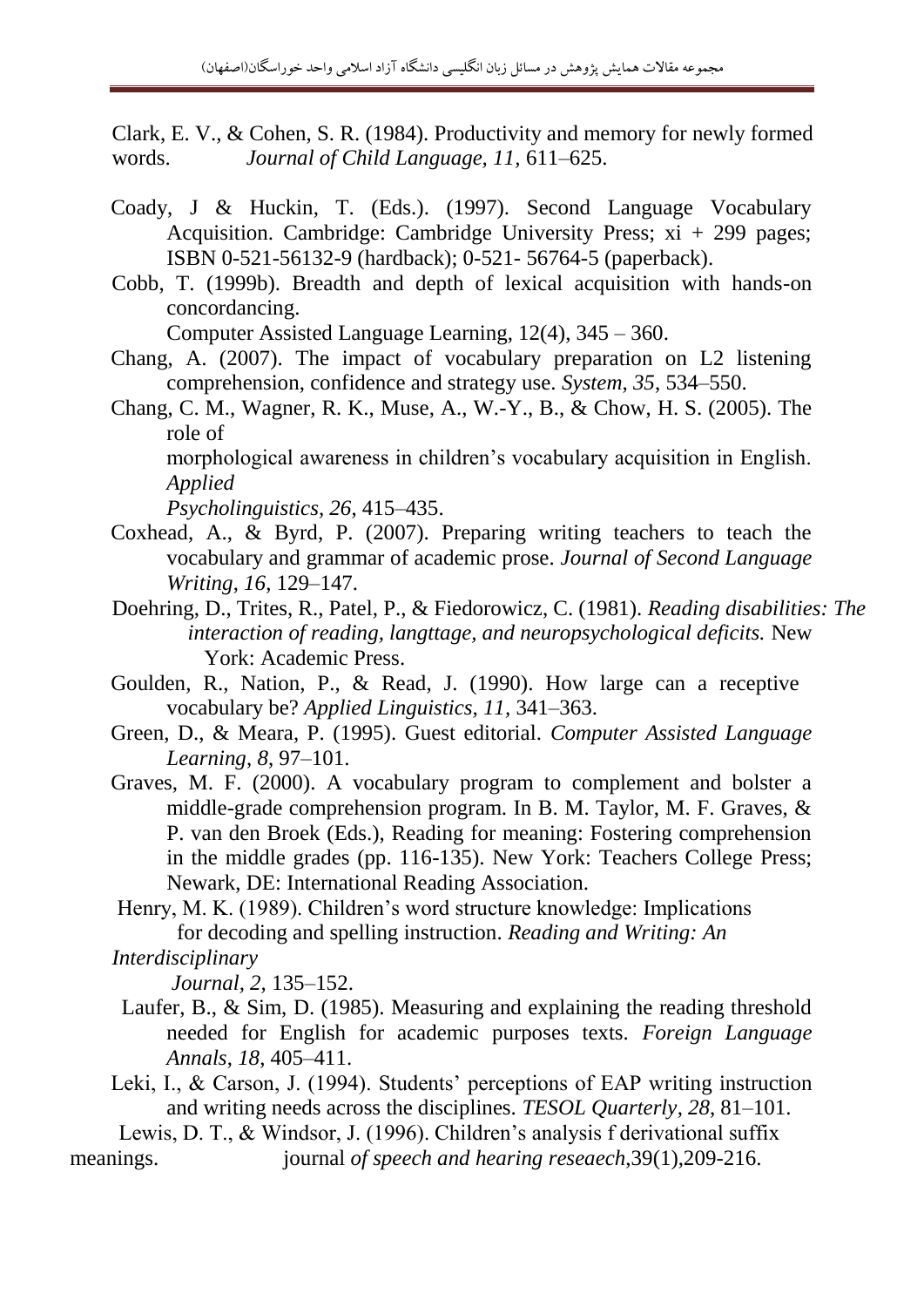Kieffer, M. J., & Lesaux, N. K. (2008). The role of derivational morphology in the reading comprehension of Spanish-speaking English Language

Learners. Reading *and Writing: An Interdisciplinary Journal,* 

*21*(8), 783-804. Koosha, M., & Sharifi, M.(2004). Estimating the

vocabulary size of Iranian EFL learners. *Journal of Science and Research*, 4, 15-30.

Kuo, L.-j., & Anderson, R. C. (2006). Morphological awareness and learning to read: A cross-language perspective. *Educational Psychologist, 41*(3), 161–180.

James, M. (1996). *Improving second language reading comprehension: A computer-assisted vocabulary development approach.* Unpublished doctoral dissertation, University of Hawai"i.

McKeown, M. G., Beck, I. L., Omanson, R. C., & Pople, M. T. (1985). Some effects of the nature and frequency of vocabulary instruction on the knowledge and use of words. *Reading Research Quarterly, 20*, 522–535.

Morin, *R. &* Goebel, J. (2001*). Basic vocabulary instruction teaching strategies or word? Foreign Language Annals, 34* (1), -16.

Morin, R. (2003). Derivational morphological analysis as a strategy for vocabulary

acquisition in Spanish. *The Modern Language Journal, 87*, 200-221.

- Nagy, W. E., & Anderson, R. C. (1984). How many words are there in printed school English? *Reading Research Quarterly, 19*(3), 304-330.
- Nagy W, Berninger V, Abbott R, Vaughan K, Vermeulen K. (2003). Relationship of
- morphology and other language skills to literacy skills in at-risk second

graders and at-risk fourth grade writers. *Journal of Educational* 

*Psychology.*;95:730–742. Nation, I. S. P., & Wang, K. (1999).

Graded readers and vocabulary. *Reading in a Foreign Language*, *12*, 355–380.

- Nation., I. S. P. (2001). *Learning vocabulary in another language*. Cambridge; New York: Cambridge University Press.
- Nation, I. S. P. (2006). How large a vocabulary is needed for reading and listening? *The Canadian Modern Language Review*, *63*, 59–82.
- National Reading Panel. (2000). *teaching children to read: An evidence-based assessment of the scientific research literature on reading and its implications for reading instruction: Reports of the subgroups. Bethesda,* MD: National Institute of Child Health and Human Development, National Institutes of Health.
- Nunes, T.; Bryant, P.; Bindman, M.(1997). Learning to spell regular and irregular verbs. *Reading and Writing*: An Interdisciplinary Journal, n. 9, 427-449.

 Rubint, H. (1987). The Development of Morphological Knowledge in Relation to

Early Spelling Ability. *University of Toronto.*